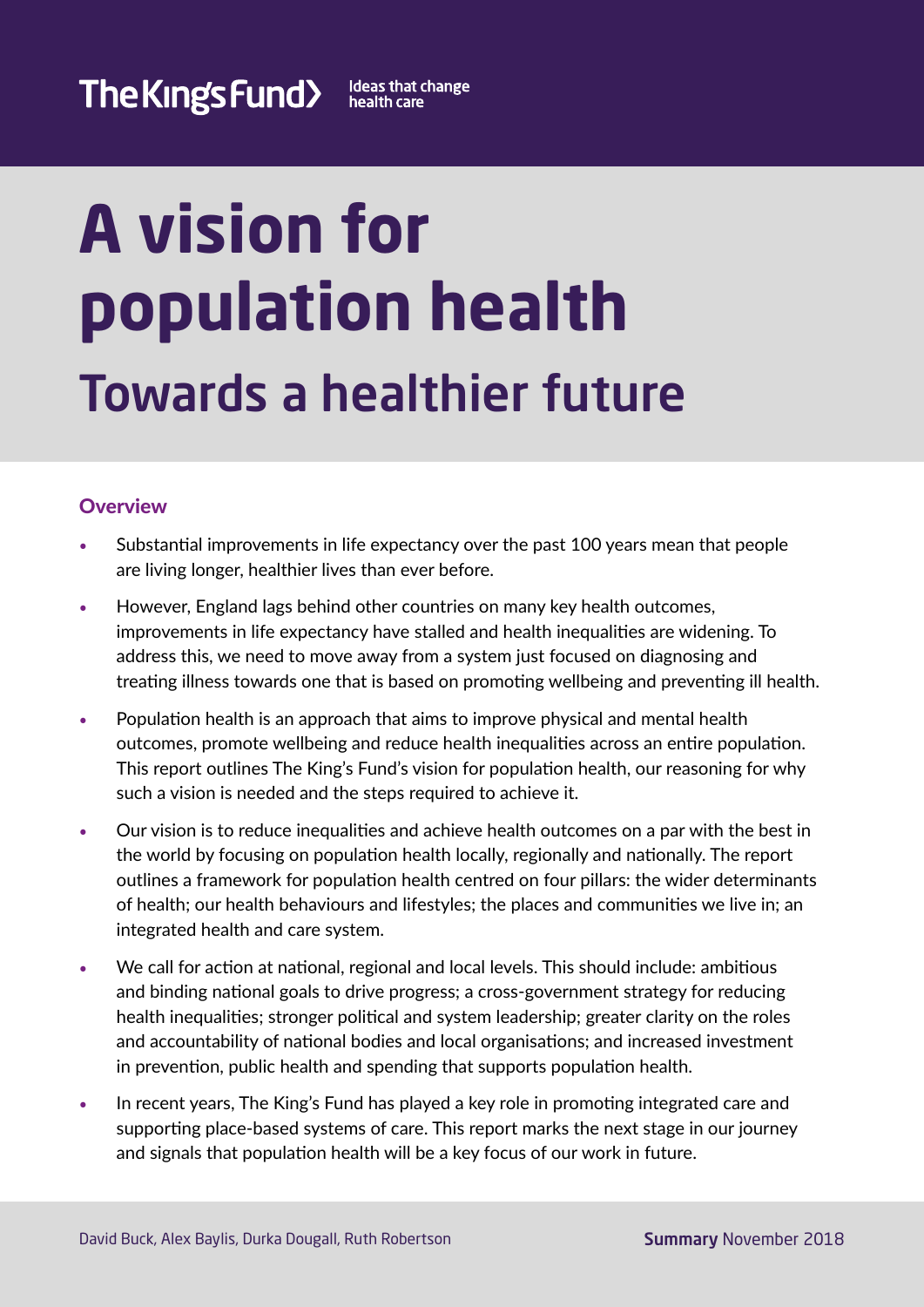# The case for change

Over the past 100 years, in common with other developed countries, England has made a great escape from poor health and short life expectancy. This has been due to improvements in sanitation, medicines and health care, underpinned by economic growth, improved living standards and the establishment of the welfare state. Life expectancy has improved and, although inequalities in health have been ever-present, as a population we are healthier than ever before.

However, progress against many key measures has stalled and risks going into reverse. Data shows that there has been little or no improvement since 1990 in how long people live with illness and disease. England lags behind comparable nations on many key measures of health outcomes, and our obesity rates are among the worst in western Europe. Improvements in life expectancy have ground to a halt. Inequalities in health are widening, condemning some people to live much shorter lives, in poorer health.

An important shift is taking place in the burden of disease, from mortality to morbidity, with people living for many years with chronic conditions, in pain and with mental ill health. Much of this is preventable, yet the NHS remains, at heart, a treatment service for people when they become ill, and we lack a comprehensive approach to keeping us well.

NHS organisations have a critical role, not just as providers of health services but as employers, key players in their local economies and anchor institutions in their communities. However, these challenges cannot be addressed by the health and care system alone; a much broader approach is required that pays more attention to the wider determinants of health and the role of people and communities.

The Secretary of State for Health and Social Care has published a vision for prevention, identifying this as a key priority and signalling that a Green Paper will be published in 2019. This is encouraging, but previous ministers have arrived in office with good intentions and talked up the importance of prevention and public health only to end up not delivering as other challenges consume their time and political capital. It must be different this time.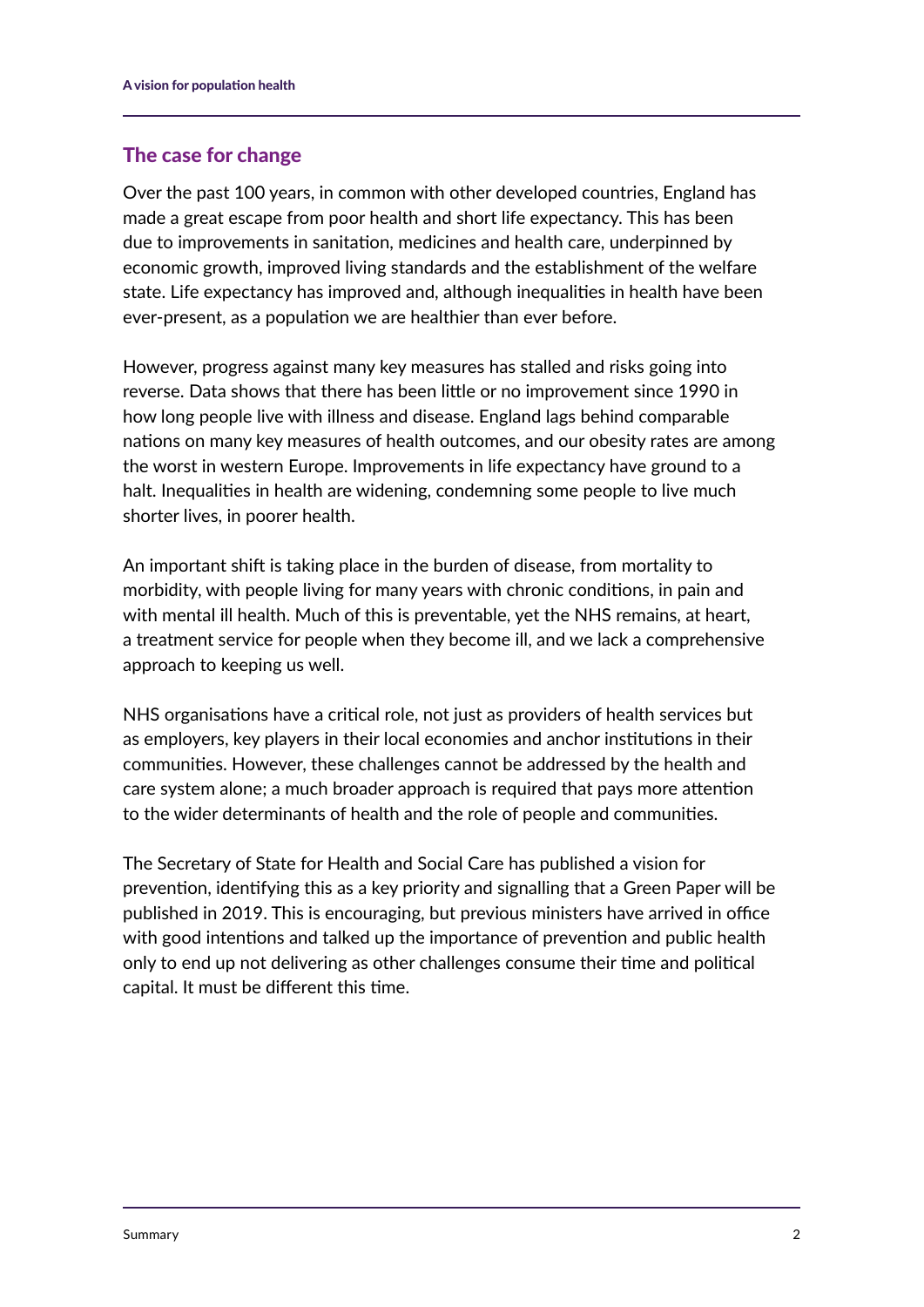## What affects our health?

Our health is shaped by a range of factors, as set out in Figure 1. It is hard to be precise about how much each of these factors contributes to our health, but the evidence is convincing that the wider determinants of health in the outer ring have the most impact, followed by our lifestyles and health behaviours, and the health and care system. There is also now greater recognition of the importance of the communities we live and work in, and the social networks we belong to.



# What is population health?

Population health is an approach that aims to improve physical and mental health outcomes, promote wellbeing and reduce health inequalities across an entire population. There is no single accepted definition of population health. We see it as a broad overarching concept, encompassing but going beyond the NHS, public health and population health management.<sup>1</sup> Crucially, it focuses on the wider determinants of health and the role of people and communities.

<sup>&</sup>lt;sup>1</sup> Population health management uses data to plan and deliver care to achieve maximum impact on the health of a population.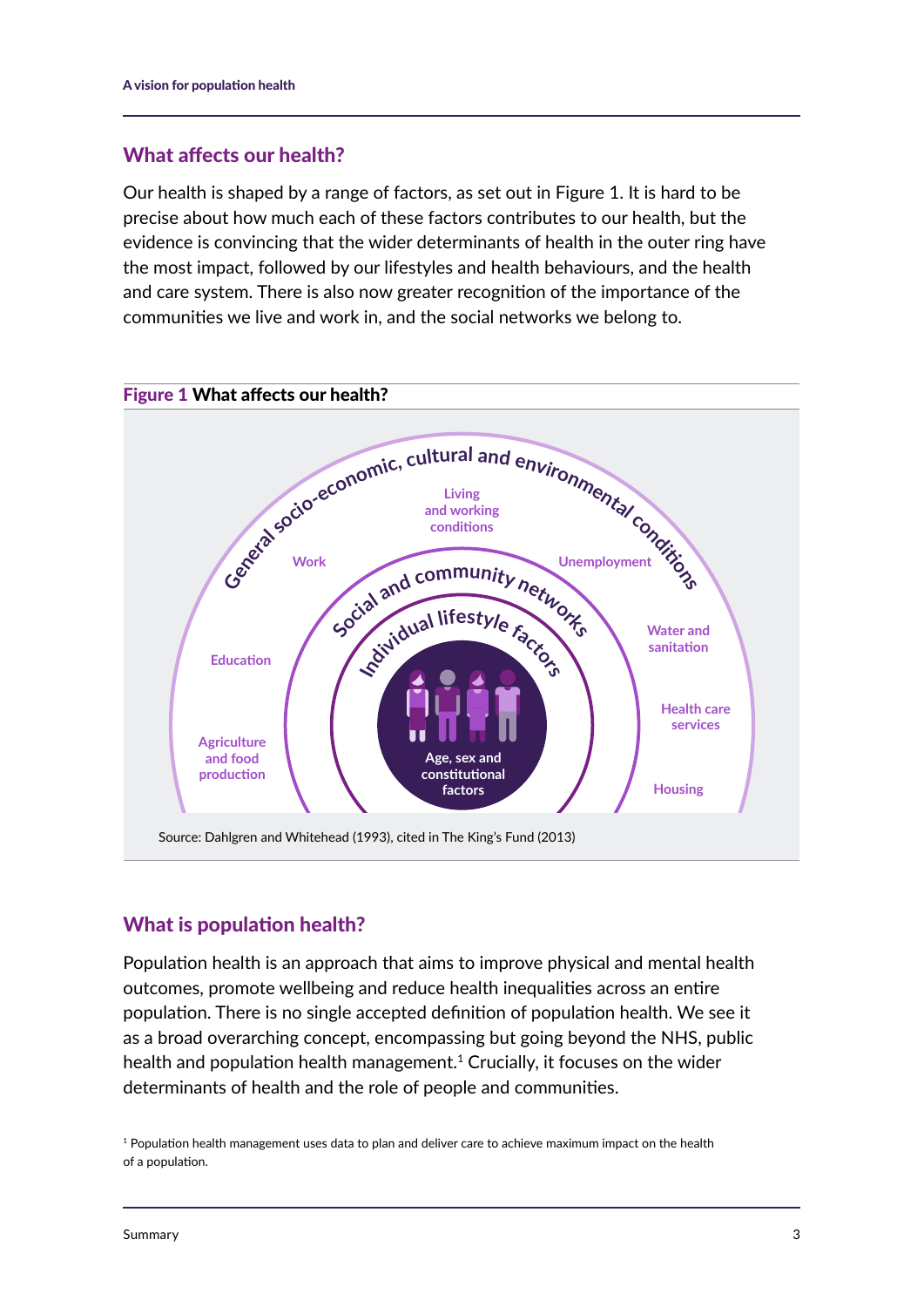#### Our vision for population health

Our vision for population health is that:

*Health outcomes and inequalities in health in England will be on a par with the best in the world. This will be achieved by a consistent and coherent focus on population health locally, regionally and nationally.*

In recent years, health policy has focused on the funding, organisation and delivery of services, with insufficient attention paid to population health outcomes and the factors shaping them. Progress has been measured by how the system is performing rather than by the health of the whole population. The first step to achieving our vision therefore is to set a small number of ambitious and binding national goals to drive improvements in population health, including reductions in health inequalities.

#### A framework for action: the four pillars of population health

Our vision for population health is based on the four interconnecting pillars in Figure 2.

- **•** There is now a wealth of evidence that the **wider determinants of health** are the most important driver of health. In addition to income and wealth, these determinants include education, housing, transport and leisure.
- **• Our health behaviours and lifestyles** are the second most important driver of health. They include smoking, alcohol consumption, diet and exercise. For example, while reductions in smoking have been a key factor in rising life expectancy since the 1950s, obesity rates have increased and now pose a significant threat to health outcomes.
- **•** There is now increasing recognition of the key role that **places and communities** play in our health. For example, our local environment is an important influence on our health behaviours, while there is strong evidence of the impact of social relationships and community networks, including on mental health.
- **•** Recent years have seen a strong focus on developing an **integrated health and care system**. This reflects the growing number of patients with multiple long-term conditions and the need to integrate health and care services around their needs rather than within organisational silos.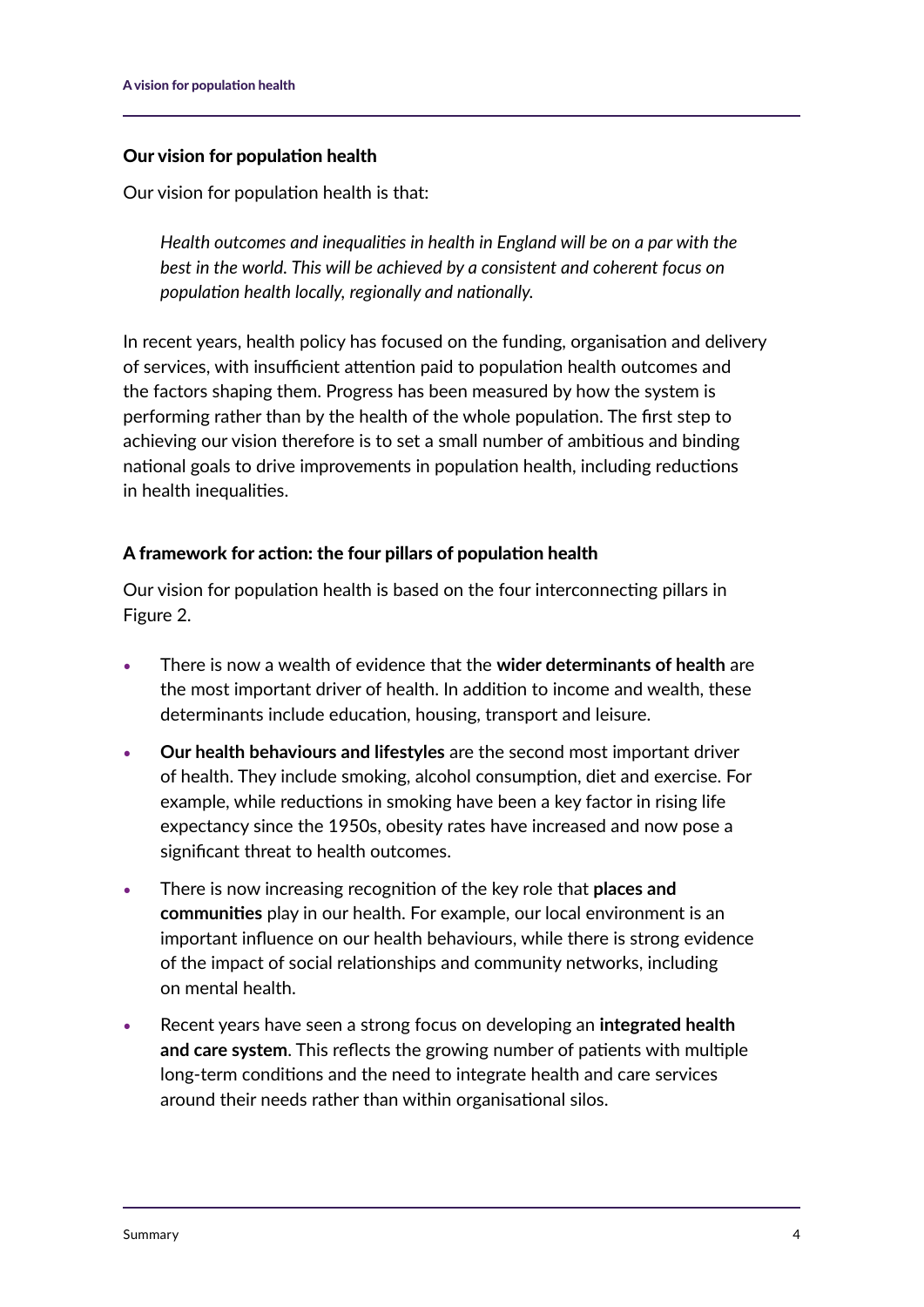



Together, the four pillars form the basis for a **population health system**. As a concept, this is not new. However, current efforts in relation to the pillars are not in balance and there is not enough focus on the pillars as interconnecting parts of the same system. A more balanced approach is required that distributes effort across all four pillars and, crucially, makes the connections between them.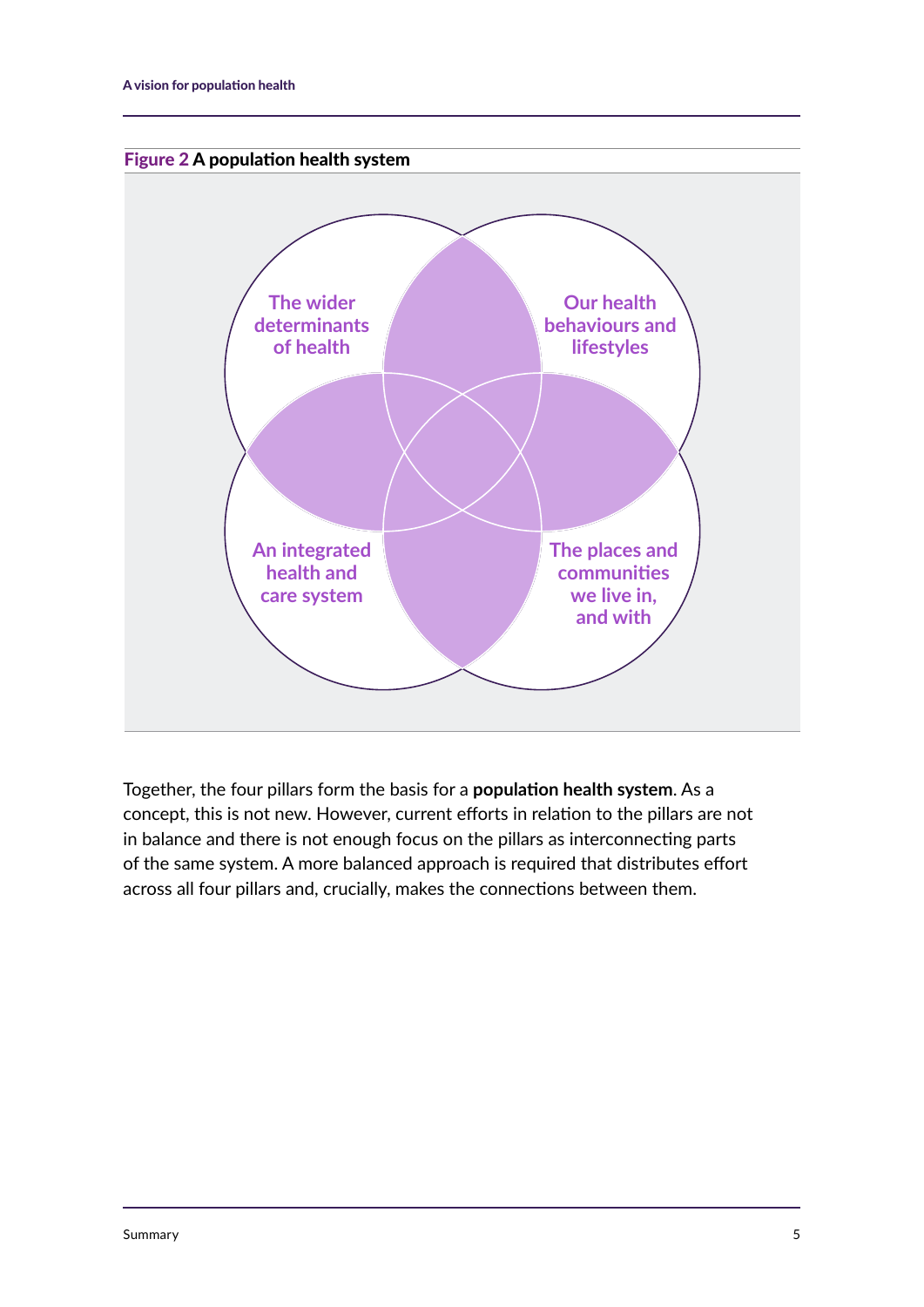## What needs to change?

Achieving our vision and delivering improvements in population health will require concerted action at national, regional and local levels, drawing on the assets of people and communities. Improving population health is a shared responsibility and progress also depends on supporting people to live healthier lives. We recommend change in three main areas.

#### Leadership

Strong political leadership is essential to ensure that improving population health is a key priority for the health and care system and across government. In reducing health inequalities, lessons can be learnt from the progress made under the last Labour government. England can also learn from other countries, including Scotland and Wales, which have taken a bolder approach to improving population health. Effective local system leadership is also vital. The complexity of local structures means that approaches will vary from place to place with health and wellbeing boards, integrated care systems (ICSs), sustainability and transformation partnerships (STPs) and political leaders such as elected mayors all having key roles to play.

Our recommendations to strengthen leadership for population health include the following.

- **•** Population health and health inequalities must be at the heart of the role of the Secretary of State for Health and Social Care.
- **•** The government should announce a new cross-government strategy to reduce health inequalities.
- **•** The government should ensure that arrangements are in place to co-ordinate action on population health across Whitehall departments and that all relevant government policies are subject to a health impact assessment.
- **•** Lessons should be learnt from previous successes in tackling health inequalities and from the experience of other countries, including Scotland and Wales.
- **•** Local system leaders and politicians should champion population health. Local authorities have a key role to play working with the NHS and other partners including through health and wellbeing boards, STPs and ICSs.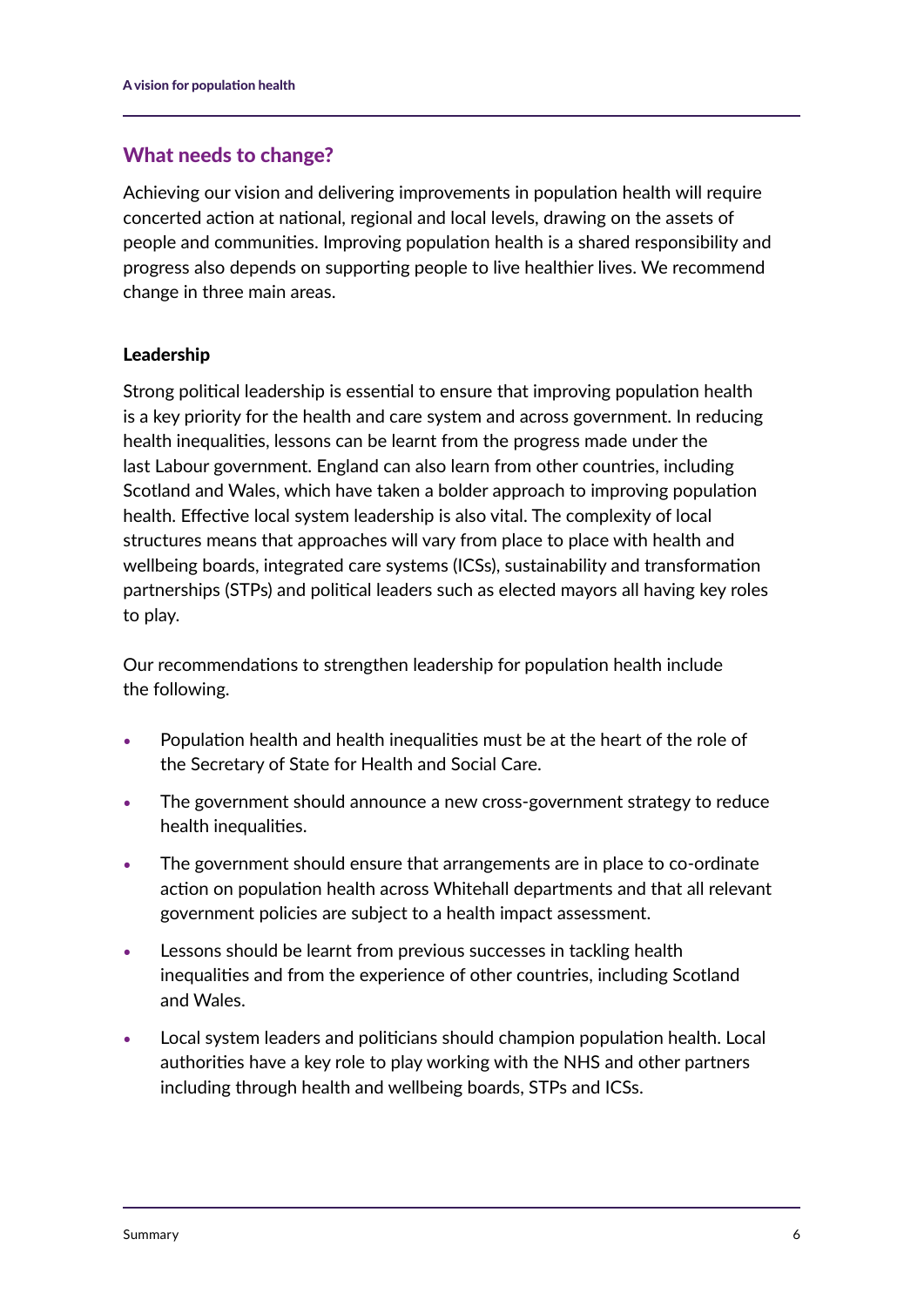#### Roles and accountability

At national level, greater clarity is needed about the roles and responsibilities of NHS England and Public Health England in particular. Accountability for improving population health at local and regional levels is currently weak and confusing. Strategic bodies, such as HWBs, STPs, ICSs and political leaders such as elected mayors have important roles to play in ensuring that local actions are aligned with national goals. The NHS long-term plan, new five-year STPs to be developed in 2019 and the forthcoming Green Paper on prevention provide opportunities to clarify this.

Our recommendations to clarify roles and strengthen accountability include the following.

- **•** The government should set ambitious and binding national goals for population health and health inequalities.
- **•** The government should provide greater clarity about the roles of NHS England and Public Health England in achieving these goals. As part of this, the role of Public Health England should be reviewed to ensure it has the authority to provide effective leadership and challenge to government.
- **•** Strategic bodies, such as HWBs, ICSs, STPs and local political leaders such as elected mayors should ensure clarity about roles and accountability for population health and alignment of local actions with national goals.

# Funding and funding mechanisms

Political attention tends to focus on the NHS, with funding following accordingly. In contrast, short-sighted cuts to the public health grant mean that local authority spending per head on key prevention services is on track to fall by almost a quarter in real terms between 2014/15 and 2019/20. We need to rebalance resources between the four pillars in our framework, starting with the restoration and protection of public health funding. The government can also play a strong role in supporting people to live healthier lives through tax and regulation, as shown by the impact of the Soft Drinks Industry Levy.

Our recommendations to rebalance spending to support population health include the following.

**•** The forthcoming Spending Review should restore public health grants to local authorities to at least 2015/16 levels (an increase of at least £690 million) and move to multi-year funding settlements.